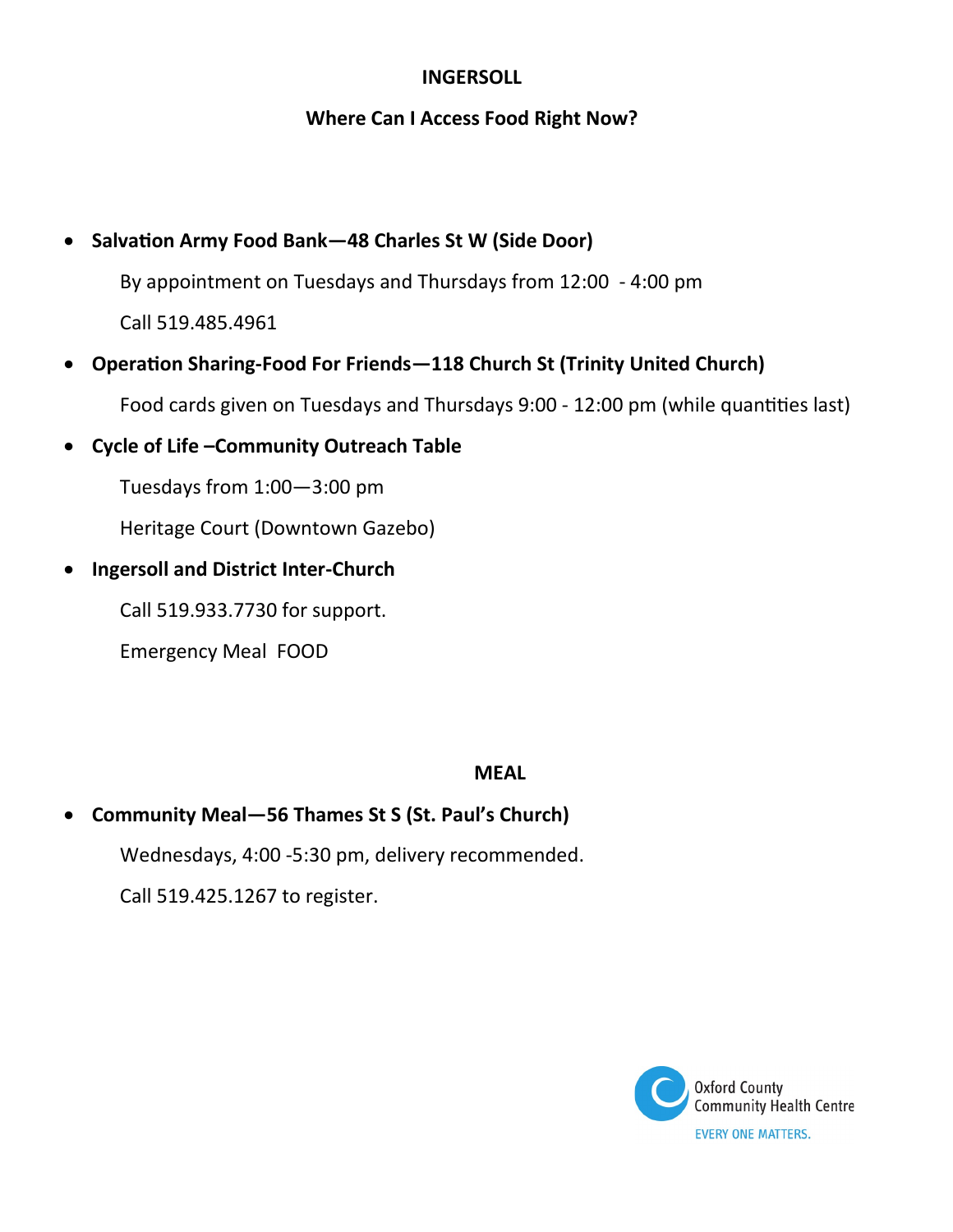#### **TILLSONBURG**

#### **Where Can I Access Food Right Now?**

#### • **Helping Hand Food Bank - 55A Broadway St**

By appointment only, call 519.688.3434

Office hours: Tuesday to Thursday 9:00 am - 12:00 noon

Food distribution: Wednesdays 12:00 pm -3:30 pm

• **Salvation Army - Community & Family Services** - **155 Broadway St (Upstairs)**

By appointment only, call 519.842.4447 ext. 104

Monday to Thursday 9:00 am-4:00 pm

Closed from 12:00-1:00 pm daily and at 12:00 pm on Fridays

• **St. Vincent De Paul's, St Mary's**

Call 519.842.3224 ext. 4, leave a message.

Emergency Food.

• **Cycles of Life—Community Outreach Table—19 Queen Street (Upper Deck Youth Centre)** Thursdays 3:00– 5:00 pm

#### **MEALS**

• **Open Doors Community Meal** - **101 Bidwell Ave (Faith Presbyterian Church)** 

Fridays, meal starts at 6:15 pm

• **"In the Light" Community Dinner** - **19 Queen Street (Upper Deck Youth Centre)**

Sundays, meal starts at 5:00 pm

• **St. Paul's United Church** - **88 Bidwell Street**

Call 519-688-0011 for support.

Emergency Food